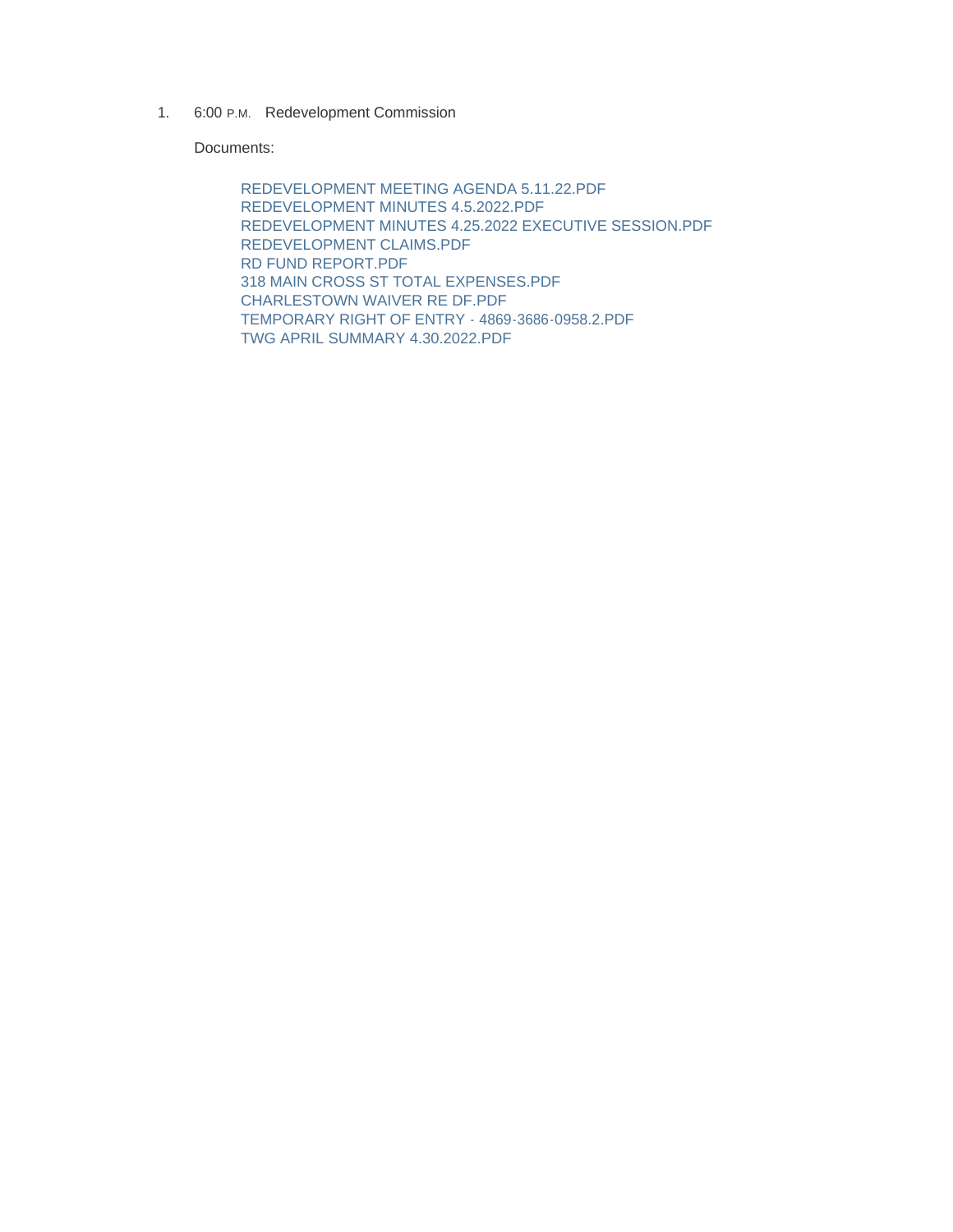# CITY OF CHARLESTOWN REDEVELOPMENT COMMISSION MEETING

# May 11, 2022

# 6:00 P.M.

# AGENDA

- **I. Call to Order**
- **II. Determination of a Quorum and Roll Call**
- **III. Pledge of Allegiance**

#### **IV. Approval of Minutes:**

- a. April 5, 2022
- b. April 25, 2022 Executive Session
- **V. Claims**

### **VI. Public Comment**

### **VII. Consultant Reports**

a. The Wheatley Group

#### **VIII. Old Business**

- a. Façade Improvement Program
	- i. 318 Main Cross Street Bella Snelling Completion
	- ii. 991 Market Street Dan Gregory Extension Request
	- iii. 380 Main Cross Street Snyder/Baker New Request
- b. Depot Street Revitalization Project
	- i. Development Agreement TWG
	- ii. Temporary Right of Entry TWG
	- iii. Conflict Waiver FBT/AFP
	- iv. Sanitary Sewer Relocation Work Order JTL
- c. DCE Quality Court Project
	- i. Project Update TWG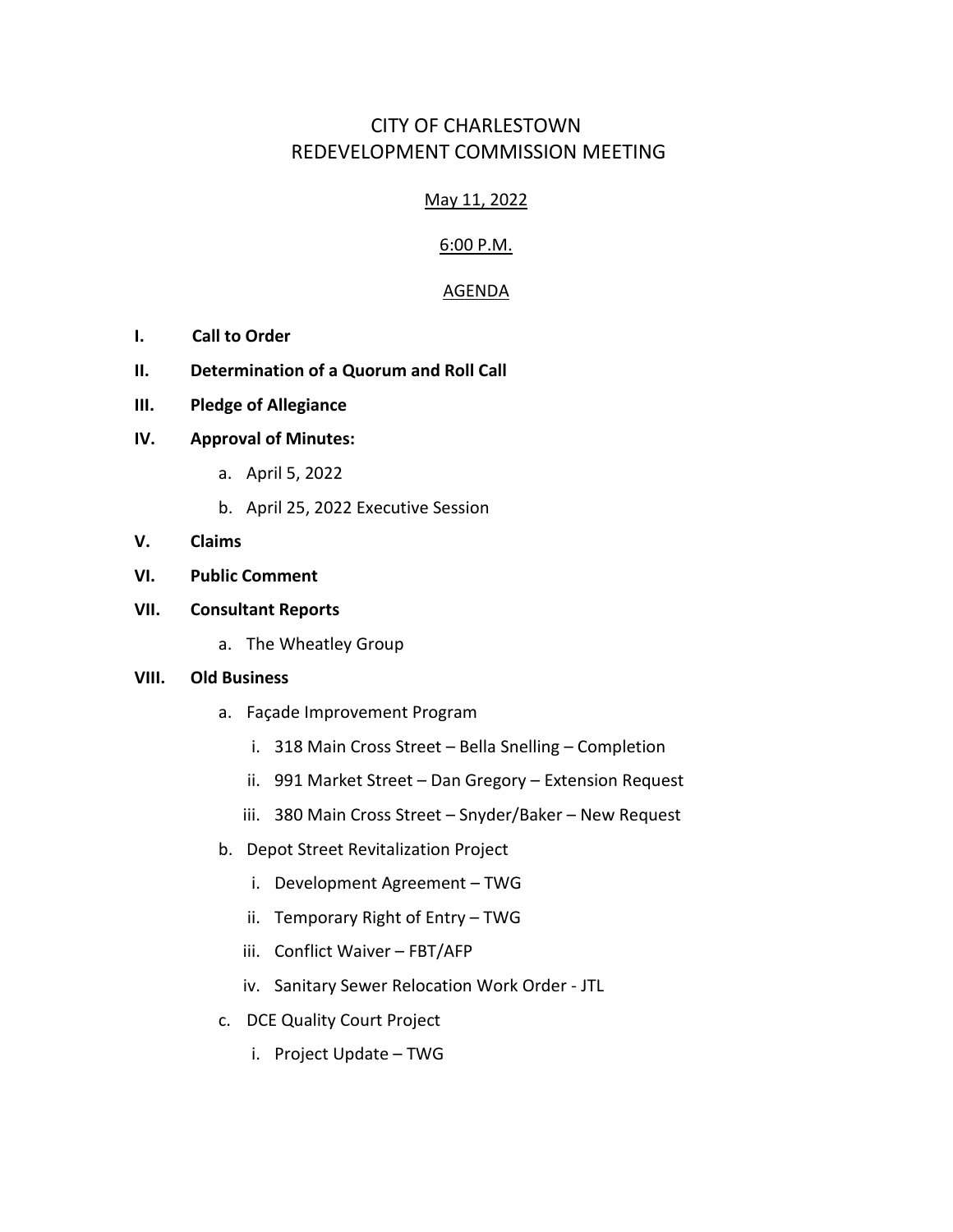- d. Kleinert Property Donation
	- i. Project Update TWG
- e. Industrial Park Fire Suppression TWG

### **IX. New Business**

- a. Joint Executive Session with Sewer Board on May 19<sup>th</sup>, 6pm 999 Water Street
- b. Discussion

### **X. Adjournment**

(The above Agenda items may not be all inclusive of items to be discussed at the Redevelopment Meeting)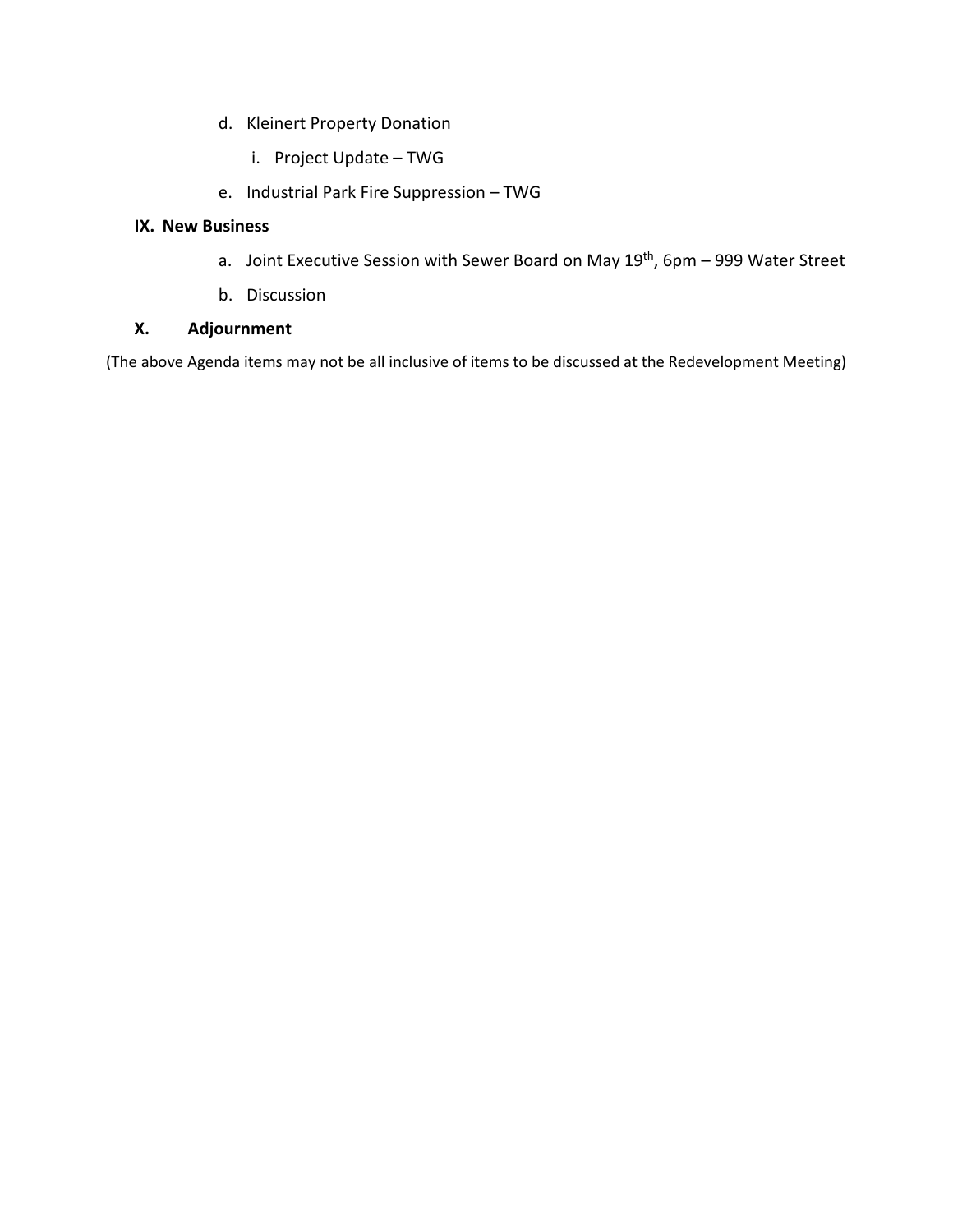# **Minutes**

# **Redevelopment Commission**

# **April 5, 2022**

# **6:00 P.M.**

### **THEREGULARMEETINGOFTHE REDEVELOPMENT COMMISSIONFOR THE CITY OF CHARLESTOWN WAS HELD ON TUESDAY, April 5, 2022 AT THE CITY COUNCIL CHAMBERS AT CITY HALL**.

Ms. Ennis called the meeting to order at 6:00 P.M. Board members present in person: Ms. Donna Ennis, Mr. Derek Coombs, Mr. John Spencer, Mr. BJ Steele, and Ms. Shelby York. Also present was Mayor Treva Hodges, Jill Saegesser and Evan Shive with The Wheatley Group, LLC., and Chris Gardner, Jacobi Toombs & Lanz. Mr. Steele arrived after the start of the meeting.

### **Minutes**

Mr. John Spencer made a motion to approve the Minutes for the regular meeting held on March 1, 2022, seconded by Mr. Coombs. Approved 4-0.

Mr. Coombs made a motion to approve the Minutes for the Executive Session held on March 30, 2022, seconded by Ms. York. Approved 4-0.

#### **Claims**

Ms. Ennis asked if there were any questions related to the claims. Mr. Spencer made a motion to approve the claims, seconded by Mr. Coombs. Approved 4-0.

#### **Public Comment**

None.

#### **The Wheatley Group Report**

Ms. Jill Saegesser gave an update stating that the potential buyer of the former Chase Bank building is going through due diligence and hopes to have a signed purchase agreement within the next 45- 60 days; several developers are constructing single-family homes within Pleasant Ridge, with others interested in purchasing available lots, working with a potential industrial prospect to acquire property.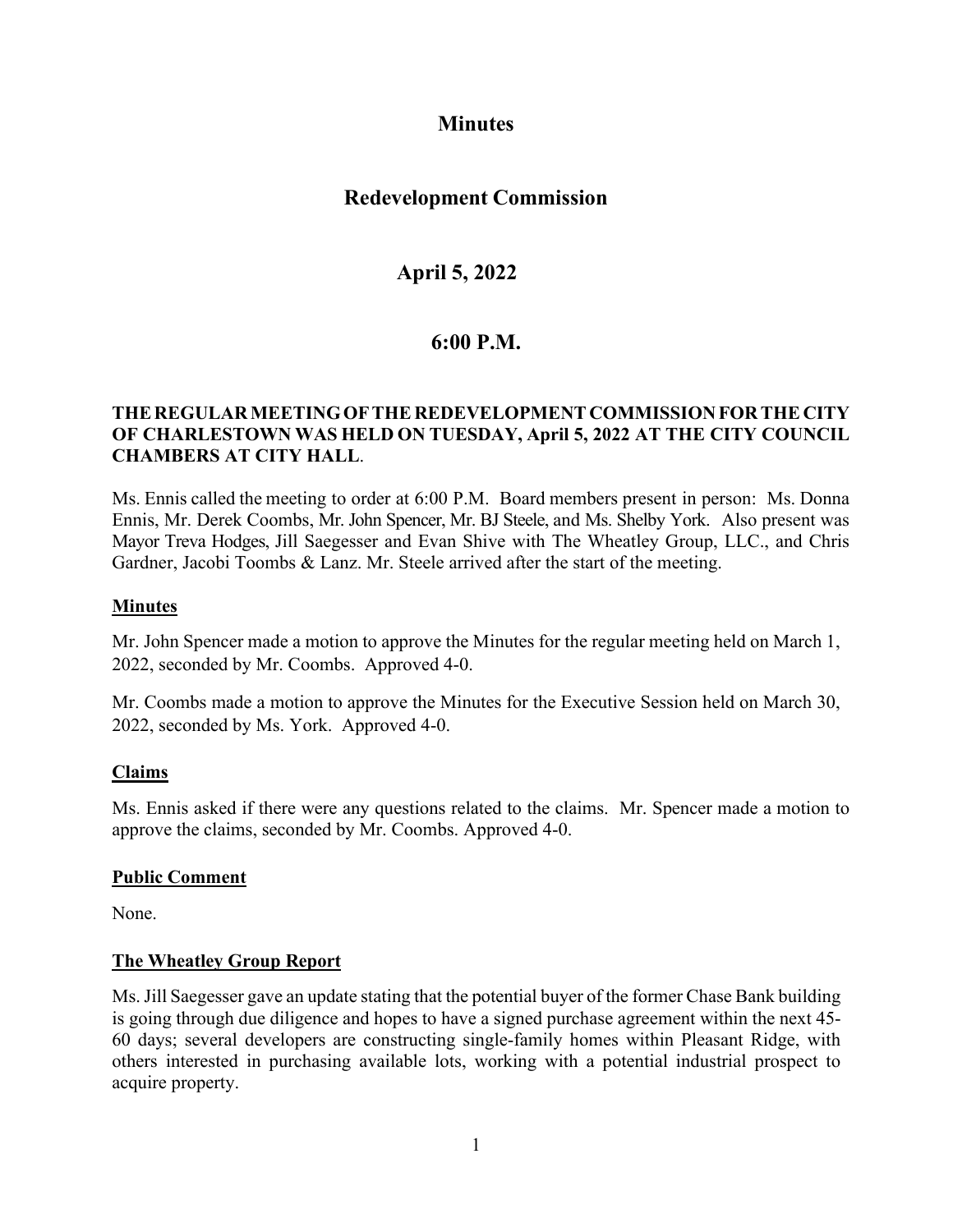Ms. Saegesser stated that the Renaissance II Project will soon be seeking approval from the Sewer Board, as well as support from the City's Plan Commission/Board of Zoning Appeals in May. Depending upon those approvals, construction could begin as early as May of 2022. The construction time will range from  $6 - 9$  months. Representatives from ARC plan to attend a future Redevelopment Commission meeting to discuss progress, etc.

Ms. Saegesser stated that The Wheatley Group will continue to worked with the Clerk/Treasurers office to finalize the preparation of the 2021 Annual Report. The report was submitted to the Clerk/Treasurer's office on April 1, 2022 and the Clerk/Treasurer's office uploaded/submitted the report to the Department of Local Government Finance before April 15, 2022

Ms. Ennis asked if anyone had any questions related to the report. There were none.

#### **Old Business**

### **Façade Improvement Program**

Ms. Cindy Soliday, owner of the property at 263 Madison Street, presented her final expenditures and before and after photos for approval by the Redevelopment Commission. Ms. Soliday explained that the windows were more expensive than originally quoted due to the fact that there were 10 windows and the quote only included 9 windows. Ms. Soliday also stated that some additional roof repairs were made over the door to the classroom. Mr. Spencer made a motion to approve the reimbursement of \$9,224.50 for the façade improvements made at 263 Madison Steet, seconded by Ms. York. Approved 5-0.

# **Depot Street Revitalization Project**

Ms. Saegesser stated that the Redevelopment Commission received an official letter of intent from a developer interested in the Depot Street property on Friday, December 3, 2021. The City Council and the Redevelopment Commission held a joint Executive Session on January 26, 2022 to gather information about the proposed project. The Commission is conducting due diligence regarding the proposed project and submitted a counter offer to the developer. A counter-offer from the developer is expected soon and a committee meeting will be held to discuss the updated offer.

Ms. Saegesser also presented a legal services agreement from Frost Brown Todd to form a singlesite TIF District for this project with a not-to-exceed fee of \$15,000. Mr. Spencer made a motion to approve the legal services agreement with Frost Brown Todd, seconded by Mr. Coombs. Approved 5-0.

# **DCEC Quality Court Project**

Chris Jackson with Cristiani Excavating Co., introduced Josh Hillman as the new Development Manager for Cristiani. Mr. Jackson stated that the original development (60-70 acres) has now expanded to over 300 acres due to the purchase of the adjacent property. Mr. Jackson stated that he hopes to present a revised development agreement to the Redevelopment Commission at the May Redevelopment Commission meeting, with the presentation of the Build Operate Transfer Agreement to review/approval at the June Redevelopment Commission meeting. Mr. Jackson also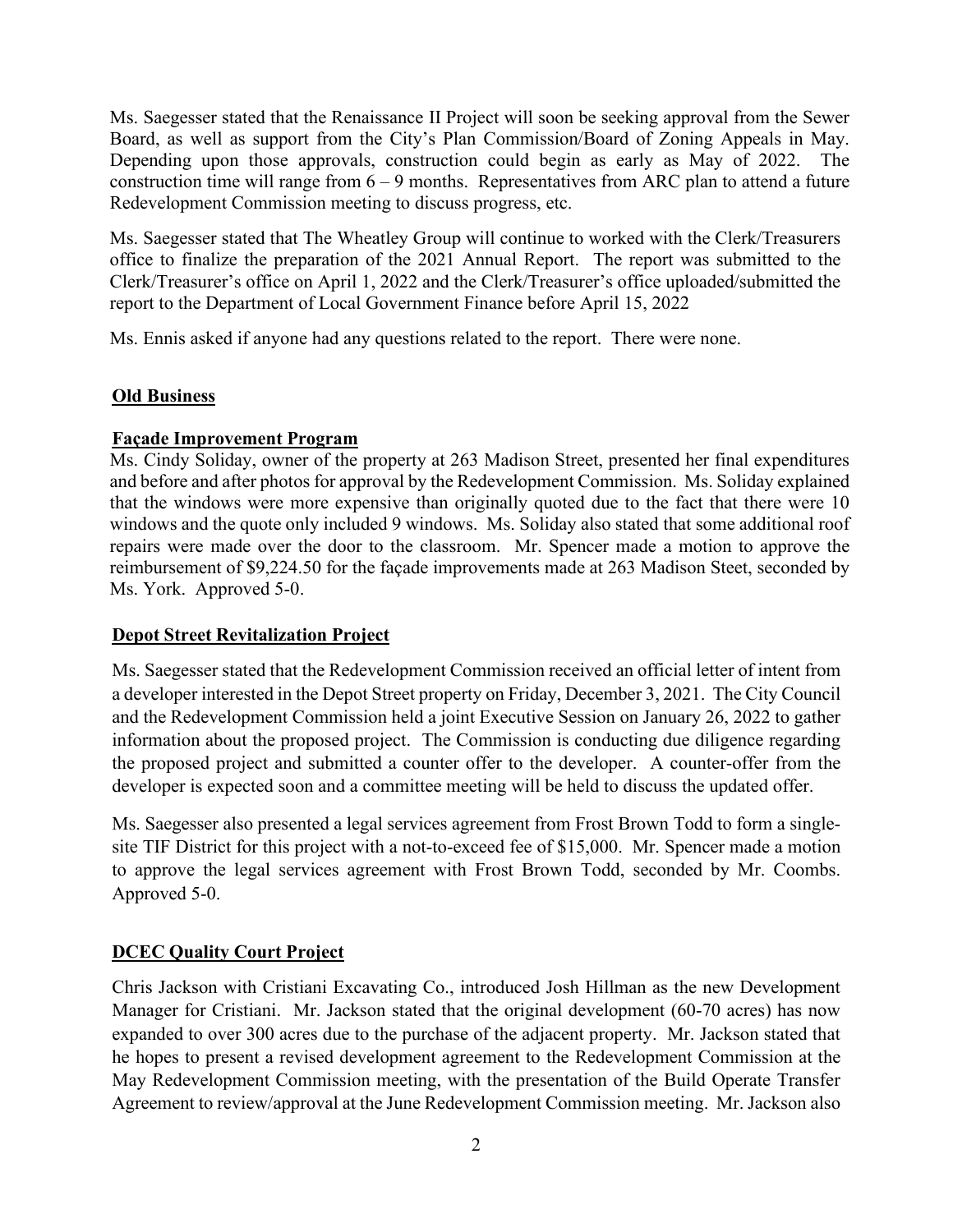stated. that they met with Tony Jackson regarding planning and zoning approvals for the expanded project and that Jacobi Toombs and Lanz is working on the Quality Court design and the traffic study necessary to warrant a traffic signal at Highway 62.

Ms. Saegesser presented a legal services agreement from Frost Brown Todd to de-TIF and form a new TIF District for this project with a not-to-exceed fee of \$18,000. Mr. Coombs made a motion to approve the legal services agreement with Frost Brown Todd, seconded by Ms. York. Approved 5-0.

# **Kleinert Property Donation**

The survey and appraisal work has been completed on the parcel(s) to be donated to the Redevelopment Commission for use as a park. Legal counsel is conducting the necessary title work and will begin drafting the documentation to accept the transfer in cooperation with Mrs. Kleinert.

# **Industrial Park Fire Suppression**

Ms. Saegesser stated that after the test was conducted on February 24, 2022, an Executive Session was held by the Redevelopment Commission at the end of March to discuss issues related to the test and next steps to resolve the issue. Ms. Saegesser discussed that the first action to be considered is the authorization of a preliminary cost estimate/coordination work order from Jacobi Toombs and Lanz. Mr. Coombs made a motion to accept the preliminary cost estimate/coordination work order with Jacobi Toombs and Lanz, seconded by Ms. York. Approved 3-0 with both John Spencer and Donna Ennis abstaining.

Ms. Saegesser then discussed the need to engage Landmark Services to complete the Indiana American Water intake document to determine the water pressure and supply necessary for the fire suppression systems to operate effectively. Mr. Coombs made a motion to engage Landmark Services to assist in completion of the evaluation of services for Indiana American Water for a not to exceed fee of \$10,000, seconded by Ms. York. Approved 3-0 with both John Spencer and Donna Ennis abstaining.

Ms. Saegesser then asked for approval for Frost Brown Todd to conduct title work related to the existing pump station and the lines connected to the fire suppression pump. Mr. Coombs made the motion to authorize Frost Brown Todd to conduct the necessary title work related to the fire suppression pump, seconded by Ms. York. Approved 3-0 with both John Spencer and Donna Ennis abstaining.

# **New Business**

# **Future Meeting Dates**

Ms. Ennis stated that a Joint Executive Session with the Redevelopment Commission and the City Council will be necessary to discuss the proposed Depot Street development. Dates for when the Redevelopment Commission members are available were discussed, but a date was not set.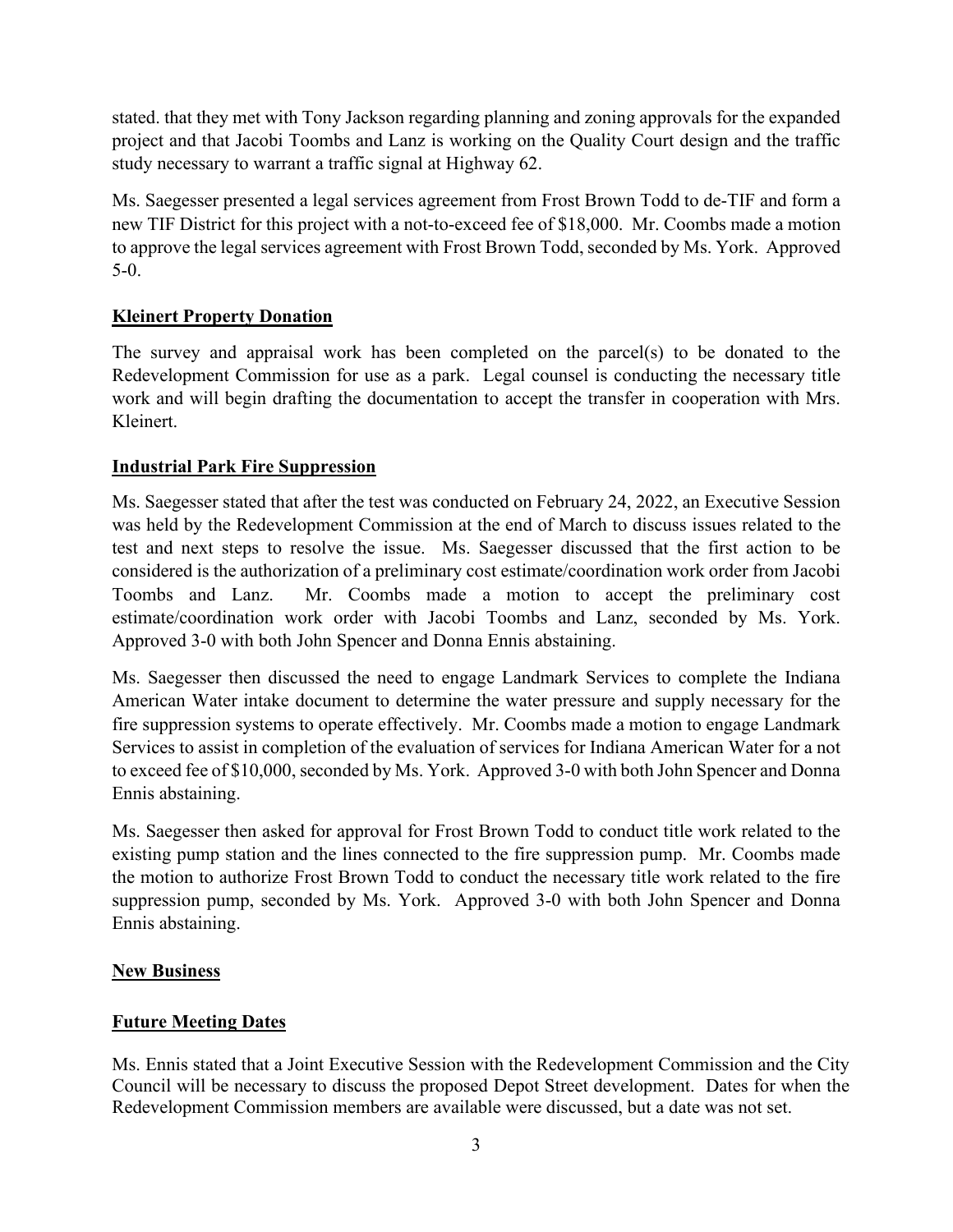Ms. Ennis also discussed the moving the May Redevelopment Commission meeting to an alternate date due to May 3rd being an election day. The Redevelopment Commission members agreed to holding the regularly scheduled meeting on May 11, 2022 at 6PM.

#### **Discussion**

Ms. Ennis asked if there was any additional discussion. Mayor Hodges requested that Frost Brown Todd provide information related to attending meetings electronically outside of Governor Holcomb's Emergency Order. Ms. Saegesser stated that she would ask Frost Brown Todd to provide this information in the form of an email.

#### **Adjournment**

With no further items to discuss, Ms. Ennis asked for a motion to adjourn. Mr. Spencer made a motion to adjourn the meeting, seconded by Mr. Steele. Approved 5-0.

Donna Ennis, President Date

Attest:

BJ Steele, Secretary Date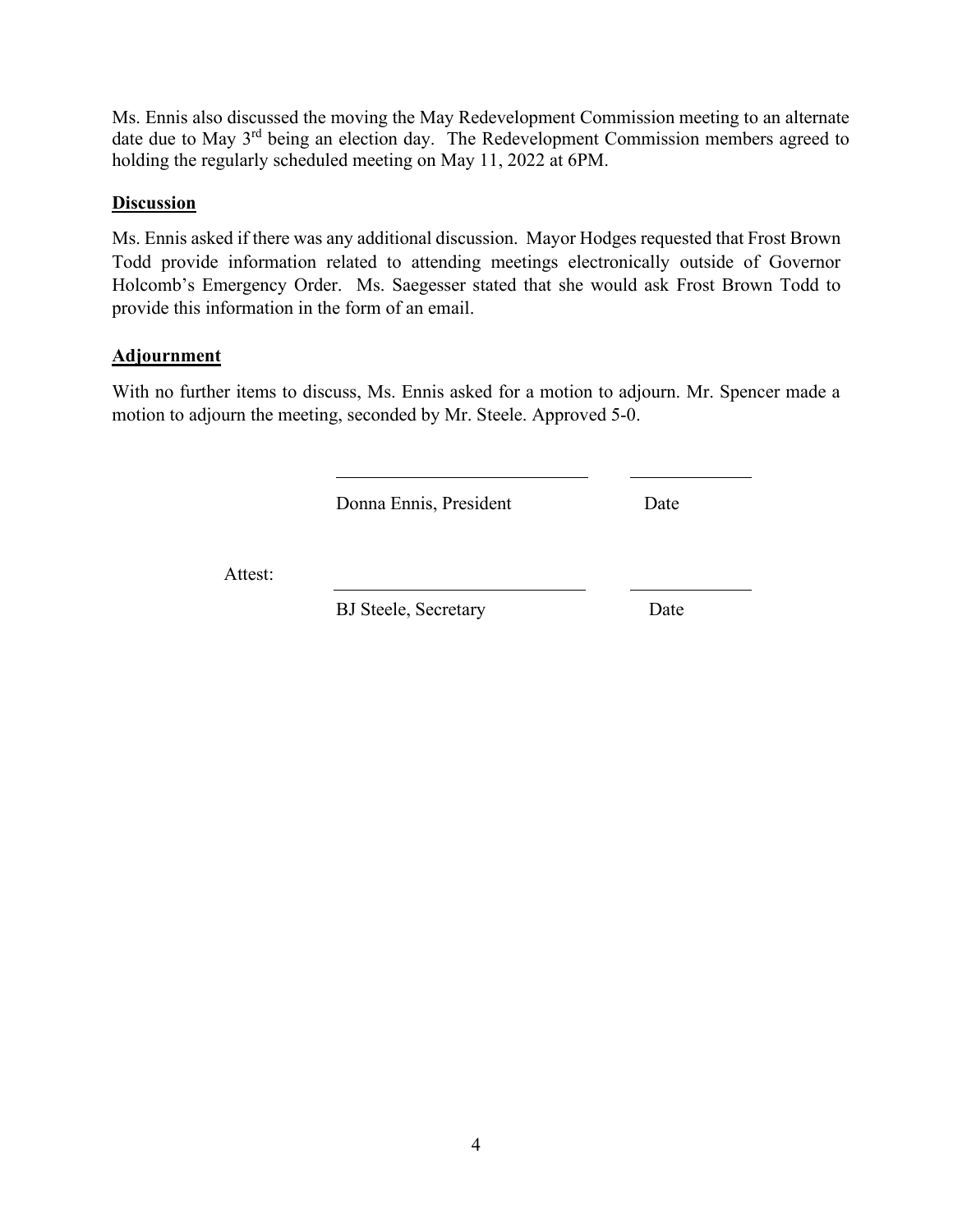# **Minutes**

# **Joint Executive Session with the Redevelopment Commission and the City Council**

# **April 25, 2022**

# AN EXECUTIVE SESSION OF THE REDEVELOPMENT COMMISSION FOR THE CITY OF CHARLESTOWN WAS HELD ON MONDAY, APRIL 25, 2022 at 6:30PM IN THE CITY COUNCIL CHAMBERS.

Redevelopment Commission Board members present Ms. Donna Ennis, Mr. Derek Coombs and Mr. BJ Steele. City Council members present: Mr. BJ Steele, Ms. Ruthie Jackson, Mr. Brian Hester and Bo Bertrum. Also present was Mayor Treva Hodges, Ms. Donna Coomer, Clerk/Treasurer, Mr. Greg Fifer, Redevelopment Commission Legal Counsel for the Depot Street project, Mr. Mike Gillenwater, Legal Counsel for the City Council, Mr. Perry McCall, Legal Counsel for Mayor Hodges, Chris Garder, Jacobi Toombs & Lanz, and Jill Saegesser, Paul Wheatley and Evan Shive with The Wheatley Group.

# **Discussion Related to Real Property Transaction**

The Commission discussed options related to the potential transfer of real property referred to as the Depot Street property.

# **Adjournment**

With no further items to discuss, Ms. Ennis asked for a motion to adjourn. Mr. Steele made a motion to adjourn the meeting, seconded by Mr. Coombs. Approved 4-0.

Donna Ennis, President Date

Attest:

BJ Steele, Secretary Date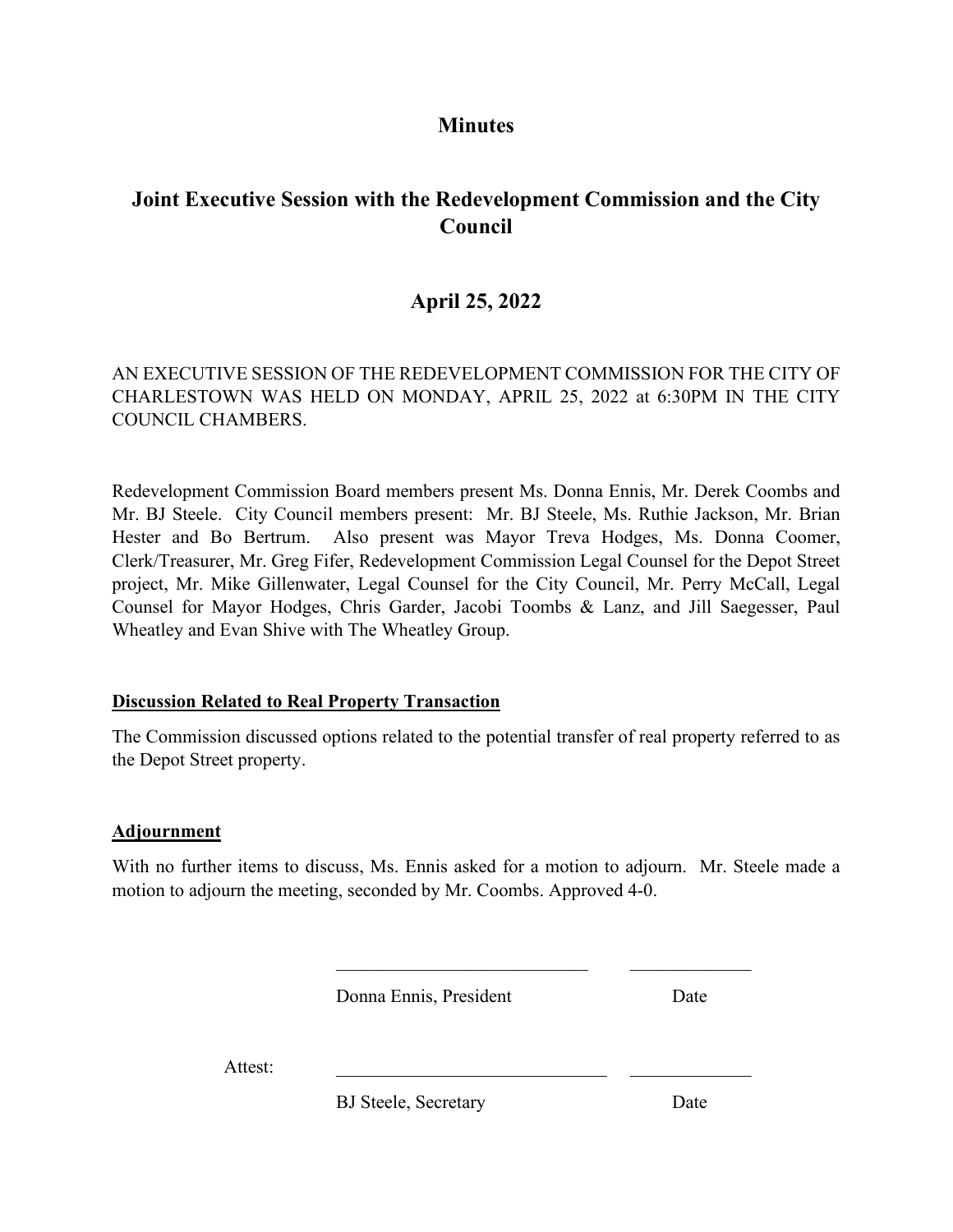#### Installed by the CITY OF CHARLESTOWN-2012

#### Accounts Payable Register

#### APV Register Batch - REDEVELOPMENT MEETING 05/11/2022

All History

APVREGISTER.FRX Date: 05/06/2022 09:47:36 AM

DATE FILED APV # NAME OF PAYEE PO # APPROP # APPROPRIATION DESCRIPTION AMOUNT CHECK # DATE MEMORANDUM CHECK 04/19/2022 99599 OLD NATIONAL WEALTH MANAGEMENT 472001490.000 TIF CENTRAL CHAS ECON ANNUAL FEES-LEASE 800.00 51204 04/19/2022 DEV AREA ANNUAL FEES - LEASE 800.00 51204 04/19/2022 RENTAL REVENUE BONDS 04/19/2022 99599 OLD NATIONAL WEALTH MANAGEMENT 472001490.000 TIF CENTRAL CHAS ECON ANNUAL FEES - TAXABLE 800.00 51204 04/19/2022 DEV AREA ANNUAL FEES - TAXABLE 800.00 51204 LEASE RENTAL REVENUE BONDS 05/03/2022 99725 APPLEGATE FIFER PULLIAM LLC TIF CENTRAL CHAS ECON DEV AREA 472001490.000 TIF CENTRAL CHAS ECON LEGAL FEES DEPOT STREET 203.50 / / 05/03/2022 99724 JACOBI TOOMBS AND LANZ INC 472001490.000 TIF CENTRAL CHAS ECON DEPOT STREET PROJECT 3108.00 / / DEV AREA 05/05/2022 99813 JACOBI TOOMBS AND LANZ INC 472001490.000 TIF CENTRAL CHAS ECON ON CALL SERVICES 4884.76 (1992) 1984.76 DEV AREA 05/05/2022 99813 JACOBI TOOMBS AND LANZ INC 472001490.000 TIF CENTRAL CHAS ECON DEPOT STREET PROJECT  $\vert$  / /  $\vert$ DEV AREA 05/05/2022 99812 WHEATLEY GROUP LLC 472001490.000 TIF CENTRAL CHAS ECON APRIL SERVICES 7066.66 7066.66 1 DEV AREA

\*\*\* GRAND TOTAL \*\*\* 31012.92

Page : 1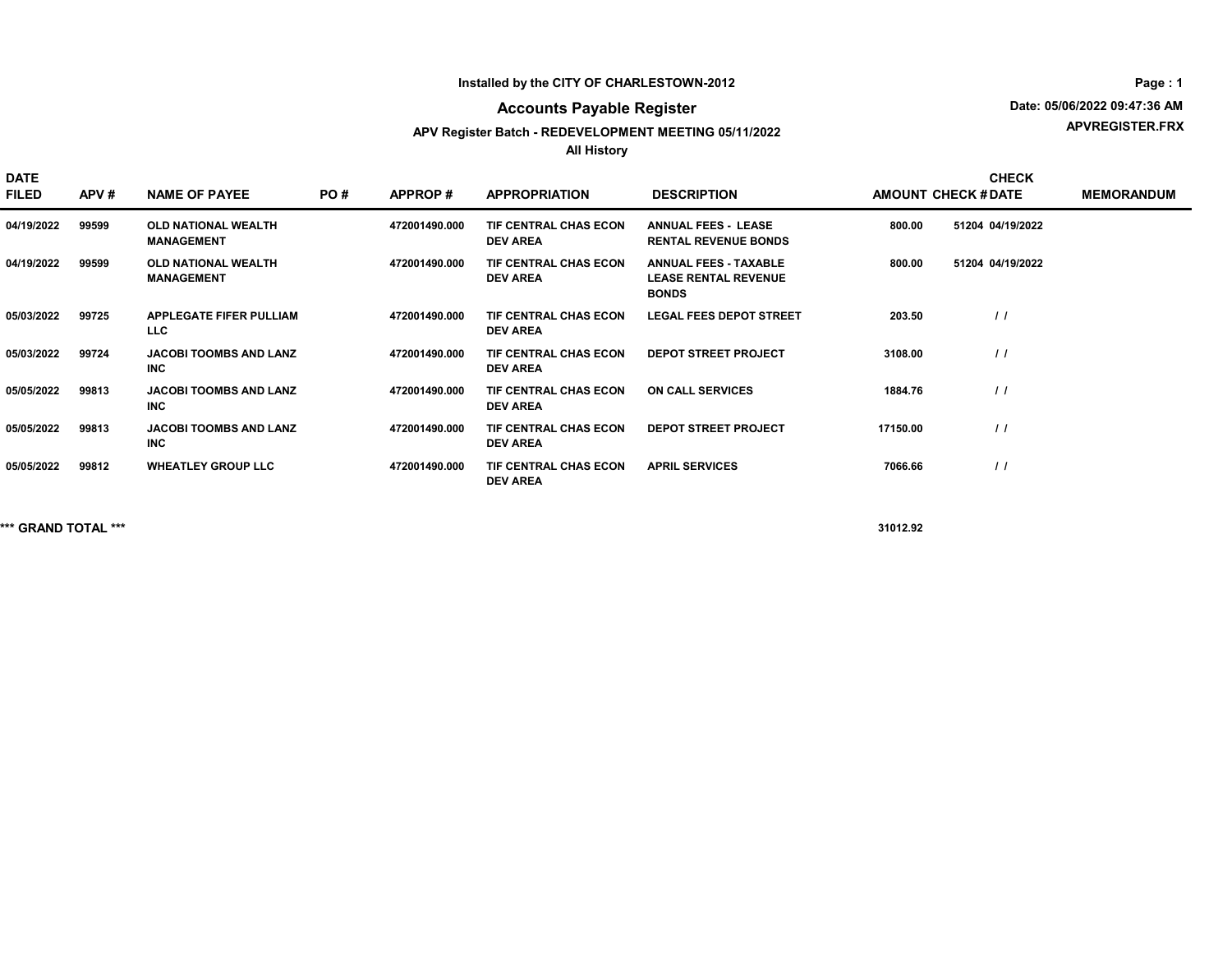User ID: HEATHER

### Installed by the CITY OF CHARLESTOWN-2012

#### FUNDACCOUNTS.FRX Date: 05/06/2022 09:48:45 Page : 1

# Fund 472 From 05/01/2022 Thru 05/31/2022 Ordered By Fund Number Fund Report

| <b>FUND TITLE</b>                     | <b>BALANCE BEG</b><br><b>OF YEAR</b> | <b>REVENUE</b><br>YTD | <b>DISBURSED</b><br><b>YTD</b> | <b>BALANCE BEG</b><br><b>OF MONTH</b> | <b>REVENUE</b><br><b>MTD</b> | <b>DISBURSED</b><br>MTD | <b>CURRENT</b><br><b>BALANCE</b> |
|---------------------------------------|--------------------------------------|-----------------------|--------------------------------|---------------------------------------|------------------------------|-------------------------|----------------------------------|
| 472<br>TIF CENTRAL CHAS ECON DEV AREA | 1305226.11                           | 690.20                | 216882.98                      | 1089033.33                            | 0.00                         | 0.00                    | 1089033.33                       |
| *** GRAND TOTAL ***                   | 1305226.11                           | 690.20                | 216882.98                      | 1089033.33                            | 0.00                         | 0.00                    | 1089033.33                       |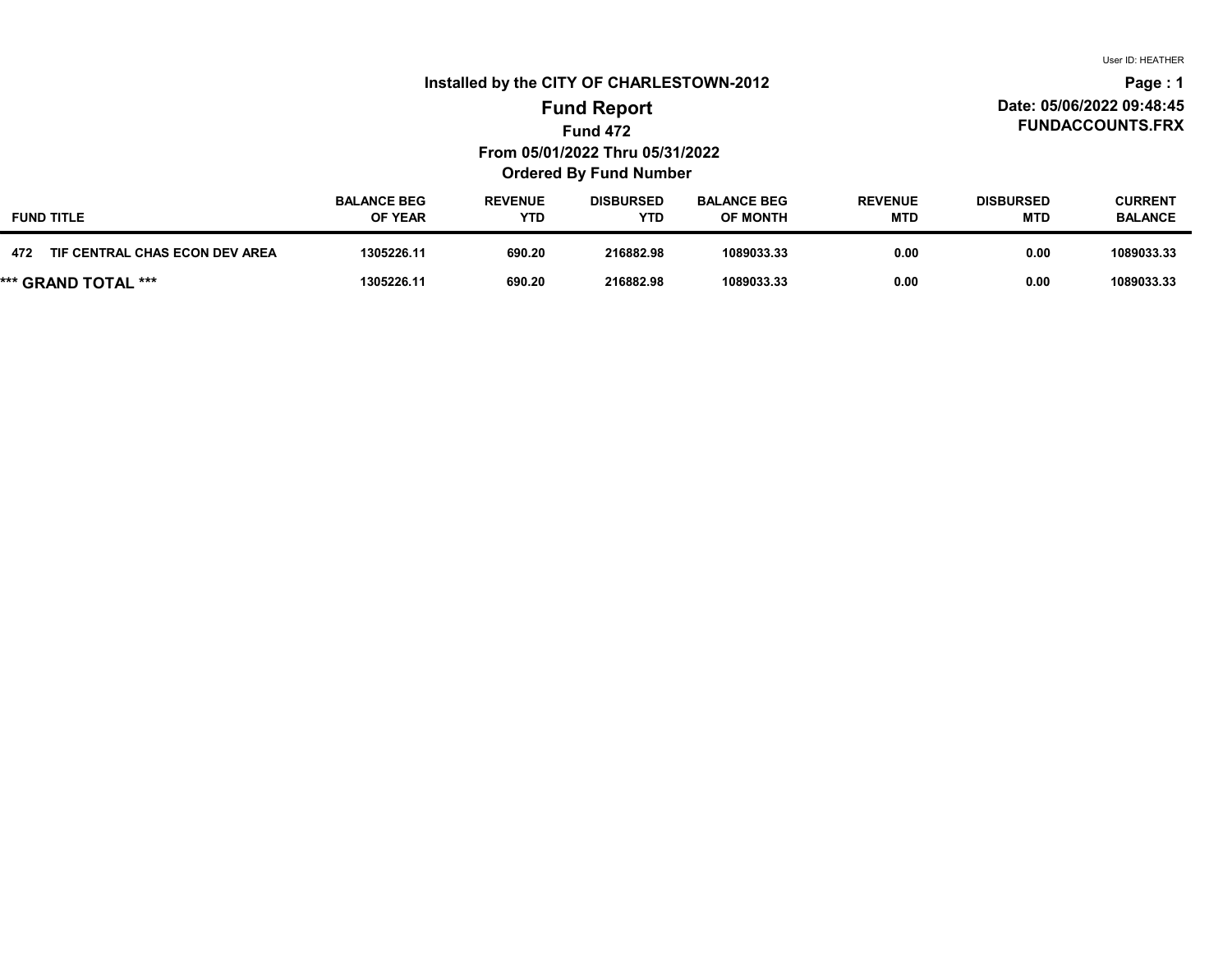#### **318 Main Cross Street Façade Improvements**

#### **Original Façade Work**

- \$ 1,350.00
- $$3,746.00$
- \$ 299.97
- $$ 224.91$
- \$ 12,500.00
- **\$ 18,120.88**

#### **Additional Work - Requesting Reimbursement**

- \$ 500.00 window repair
- \$ 1,124.00 Drip edge repair/gutter/leak issue
- \$ 300.00 Stucco repair on back porch
- **\$ 1,924.00**
- **\$ 20,044.88 Total Project Cost**
- **\$ 9,000.00 Approved Façade Reimbursement**
- **\$ 10,000.00 Requested Façade Reimbursement**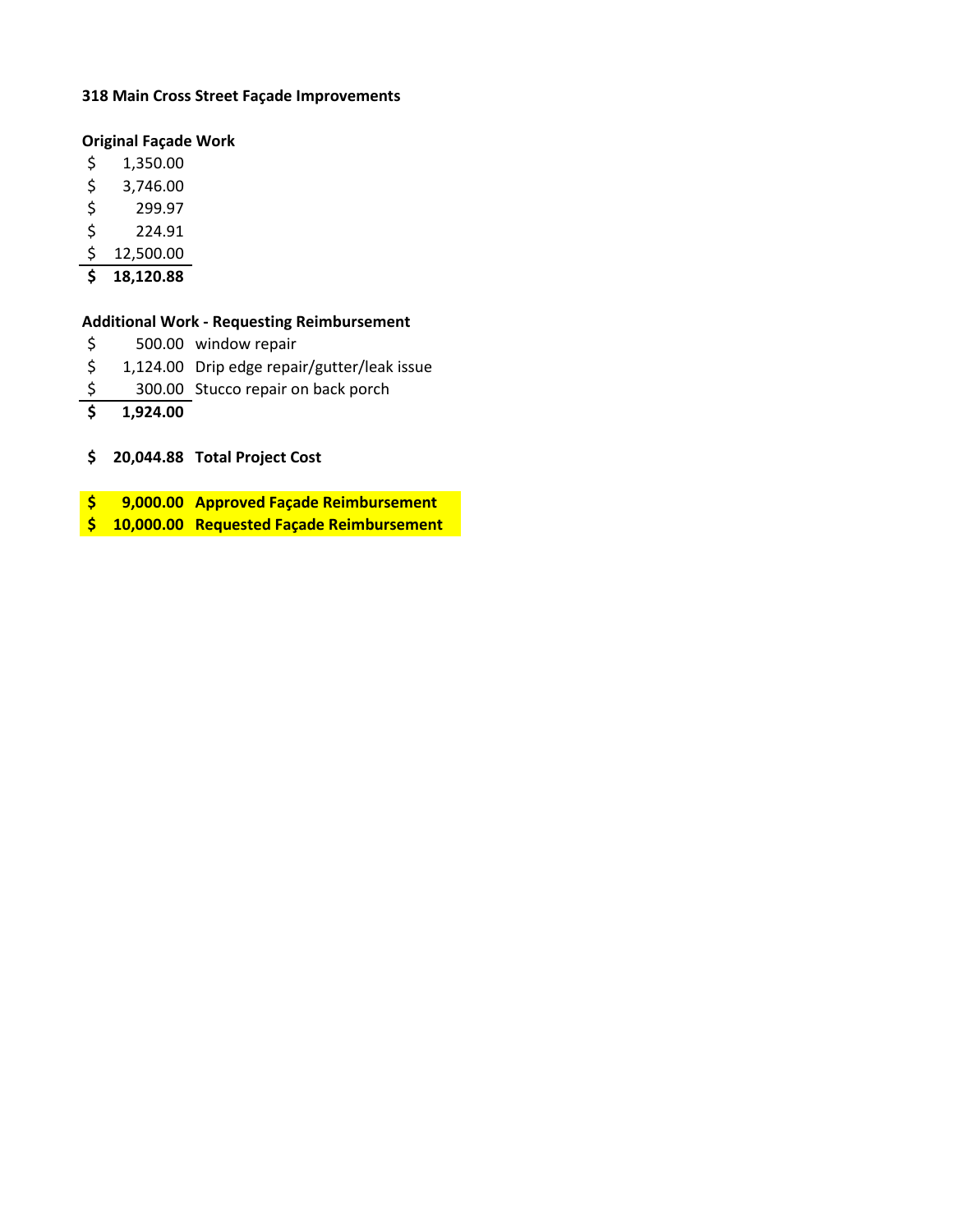

**Amy J. Burnette** Member 502.779.8673 (t) 502.581.1087 (f) aburnette@fbtlaw.com

May 9, 2022

Charlestown, Indiana Redevelopment Commission 304 Main Cross Street Charlestown, Indiana 47111 Attn: Ms. Donna Ennis, President

#### Re: Waiver of Conflict and Consent to Representation of DF Development, LLC in Connection with Depot Street Project

Dear Donna:

Another Frost Brown Todd LLC ("FBT") client, DF Development, LLC ("DF"), has requested that another FBT attorney assist it with the acquisition from the City of Charlestown, Indiana Redevelopment Commission (the "RDC") of certain property located on Depot Street in Charlestown, Indiana, as well as the negotiation of a development agreement between DF and the RDC with respect to the redevelopment of such property (the "Project"). FBT currently represents the RDC with respect to other matters, including as bond counsel in connection with the Project. We believe the factual and legal issues that are likely to arise in the work that DF has asked us to do in this representation are unrelated to the factual and legal issues in the work we are doing or are likely to do for the RDC.

Under applicable rules of professional conduct, FBT and I may not be adverse to a current client, even on an unrelated matter, without the informed consent of each affected client. This means that FBT must explain to both clients the material risks of our representing DF in the new matter, and that FBT cannot proceed with the representation unless both clients consent in writing.

In deciding whether to consent, the RDC should consider how our representation of DF as described above could or might affect the RDC. The proposed representation of DF in connection with the Project and the existing matters where we represent the RDC are wholly unrelated and will be handled by different FBT lawyers. For these reasons, we do not believe that there is any material risk that our commitment and dedication to the RDC's interests will be adversely affected and we believe that we can provide competent and diligent representation to both the RDC and DF in their unrelated matters. FBT will not represent either the RDC or DF in connection with any claim, dispute or litigation that might arise between the RDC and DF in connection with the Project.

Any privileged, sensitive, proprietary or other confidential information of a non-public nature acquired by us as a result of our representation of the RDC will not be shared with our lawyers who may be involved in the proposed new matter for DF. Similarly, without DF's consent, we will not share with the RDC any such information regarding DF acquired by FBT lawyers while representing DF.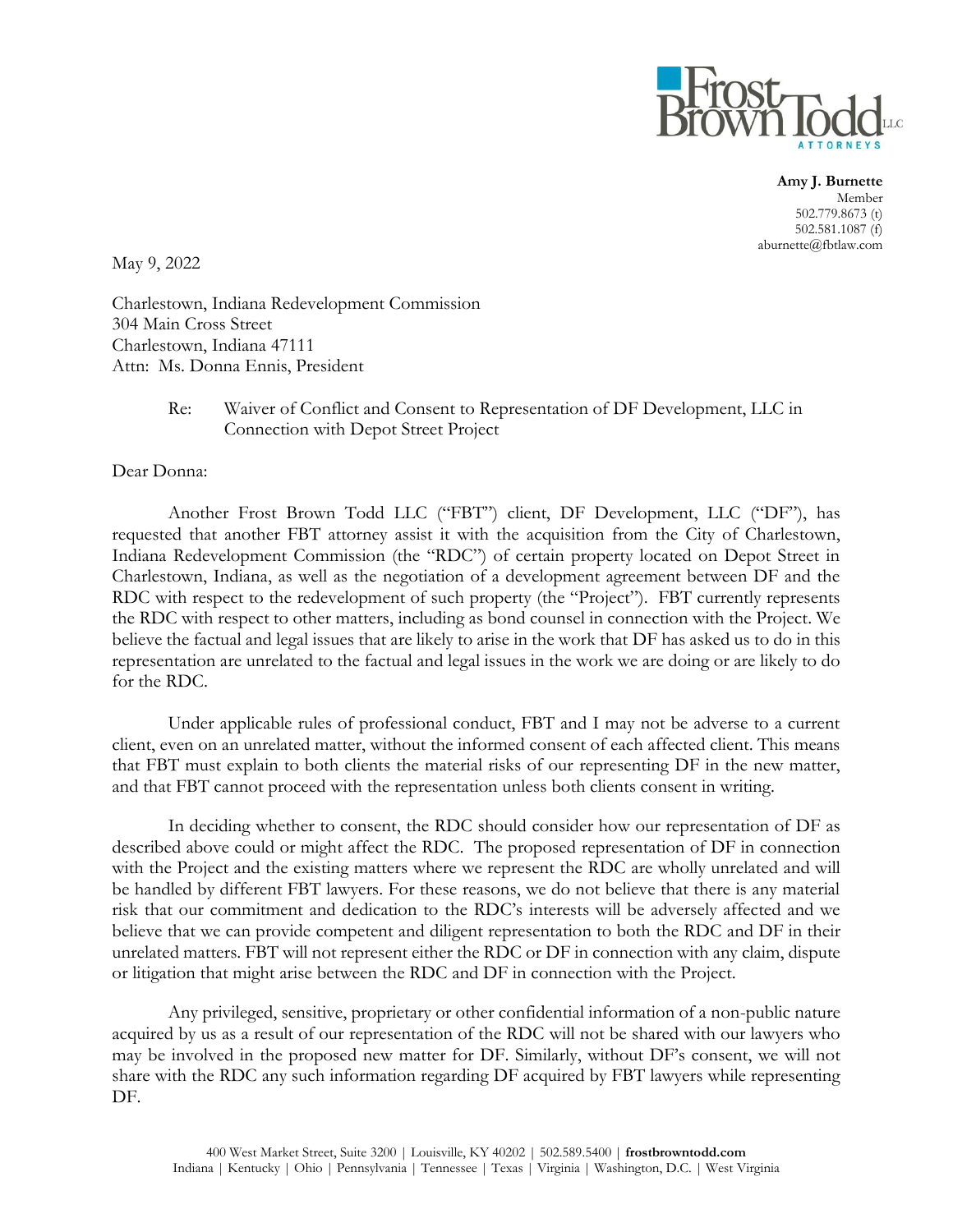Charlestown, Indiana Redevelopment Commission May 9, 2022 Page 2

Please review this conflict waiver request carefully. Please let me know if the RDC has any questions prior to reaching a decision on this issue. If the RDC is willing to consent after appropriate review, please sign the enclosed copy of this letter in the space provided below and return it to me. We very much appreciate the privilege of serving the RDC.

Sincerely, Amy J. Burnett

**ACKNOWLEDGMENT AND CONSENT**

The City of Charlestown, Indiana Redevelopment Commission understands the nature of the conflict of interest and agrees to waive the conflict, consenting to FBT's representation of DF in this matter as described above.

**City of Charlestown, Indiana Redevelopment Commission**

By:

Donna Ennis, President

0000000.0001516 4876-5716-2265v1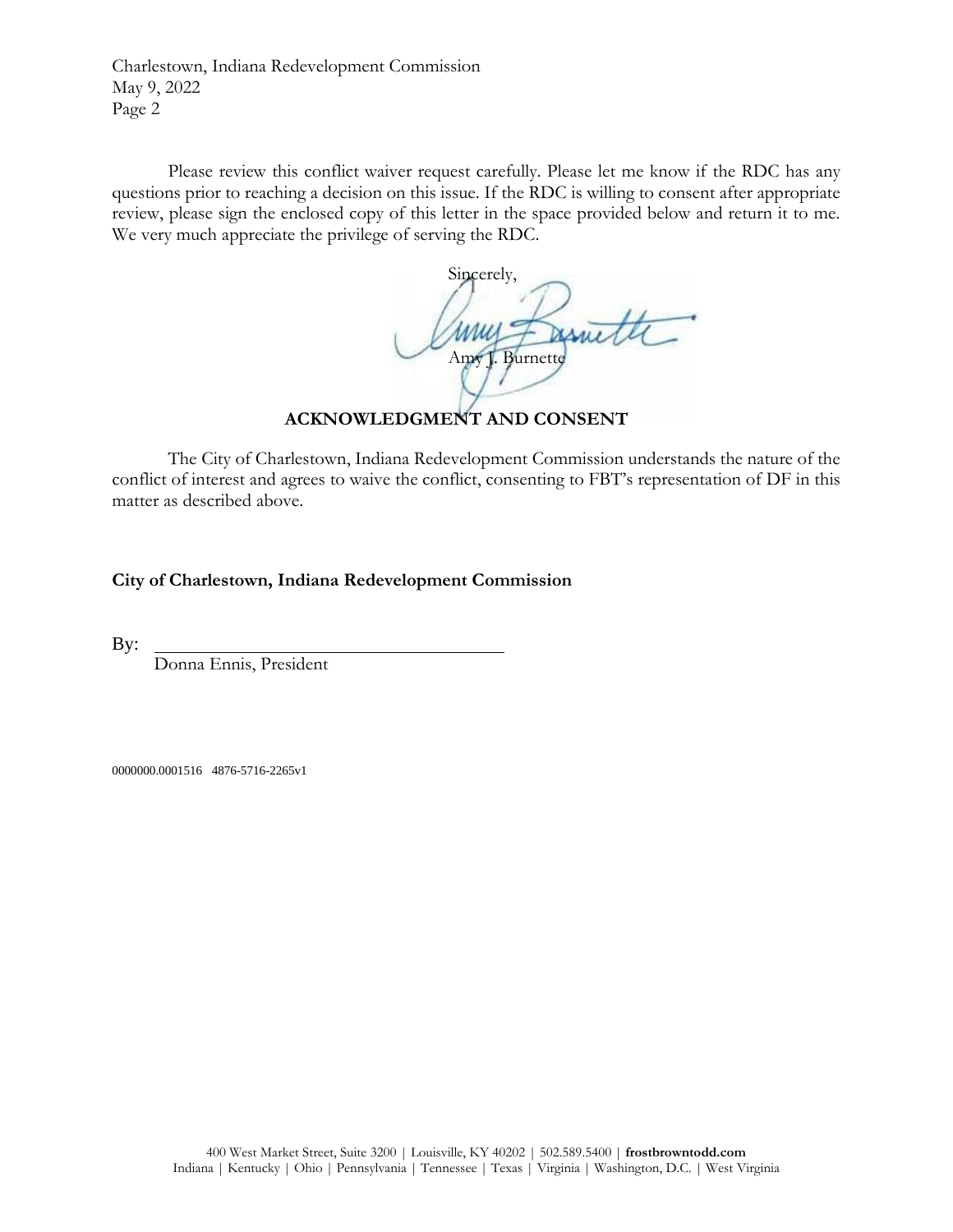### **AUTHORIZATION FOR TEMPORARY ENTRY UPON PRIVATE PROPERTY FOR SURVEY, GEOTECHNICAL ENGINEERING INVESTIGATION AND ENVIRONMENTAL ASSESSMENT ACTIVITIES RELATED TO THE FOREST EDGE APARTMENT PROJECT**

| Project:              | Denton Floyd Real Estate Group                      |  |  |  |  |
|-----------------------|-----------------------------------------------------|--|--|--|--|
|                       | <b>Forest Edge Apartment Project</b>                |  |  |  |  |
| Owner:                | <b>Charlestown Redevelopment Commission</b>         |  |  |  |  |
| Parcel Nos.:          | 10-18-09-600-118.000-004, 10-18-09-600-116.000-004, |  |  |  |  |
|                       | 10-18-09-600-118.000-004, 10-18-09-600-046.000-004, |  |  |  |  |
|                       | 10-18-09-600-047.000-004                            |  |  |  |  |
| <b>Owner Address:</b> | 304 Main Cross St., Charlestown, IN, 47111          |  |  |  |  |
| County:               | Clark                                               |  |  |  |  |

This instrument is authorization and permission for the Denton Floyd Real Estate Group through its employees, agents, and contractors to enter upon the above referenced property (the "**Property**") for the purpose of (i) performing a topographic survey across the proposed Forest Edge Apartment Project site, (ii) to enter upon the Property for the purpose of performing a geotechnical investigation of the subsurface soils present, and (iii) to performing soil borings, soil sample collections, installation of temporary monitor wells for groundwater collections, and groundwater sample collections. The undersigned acknowledges that the geotechnical investigation and Phase II Environmental Assessment may result in tire tracks/rutting caused by soft/wet conditions due to the weather of the season and will result in areas with bare dirt cover due to the drilling operations.

### **CHARLESTOWN REDEVELOPMENT COMMISSION**

| By:    |  |
|--------|--|
| Name:  |  |
| Title: |  |

Date May \_\_\_, 2022

This Temporary Right-of-Entry shall cease at the completion of the assessments. The Contractor shall be responsible for repair of any areas damaged during the assessments.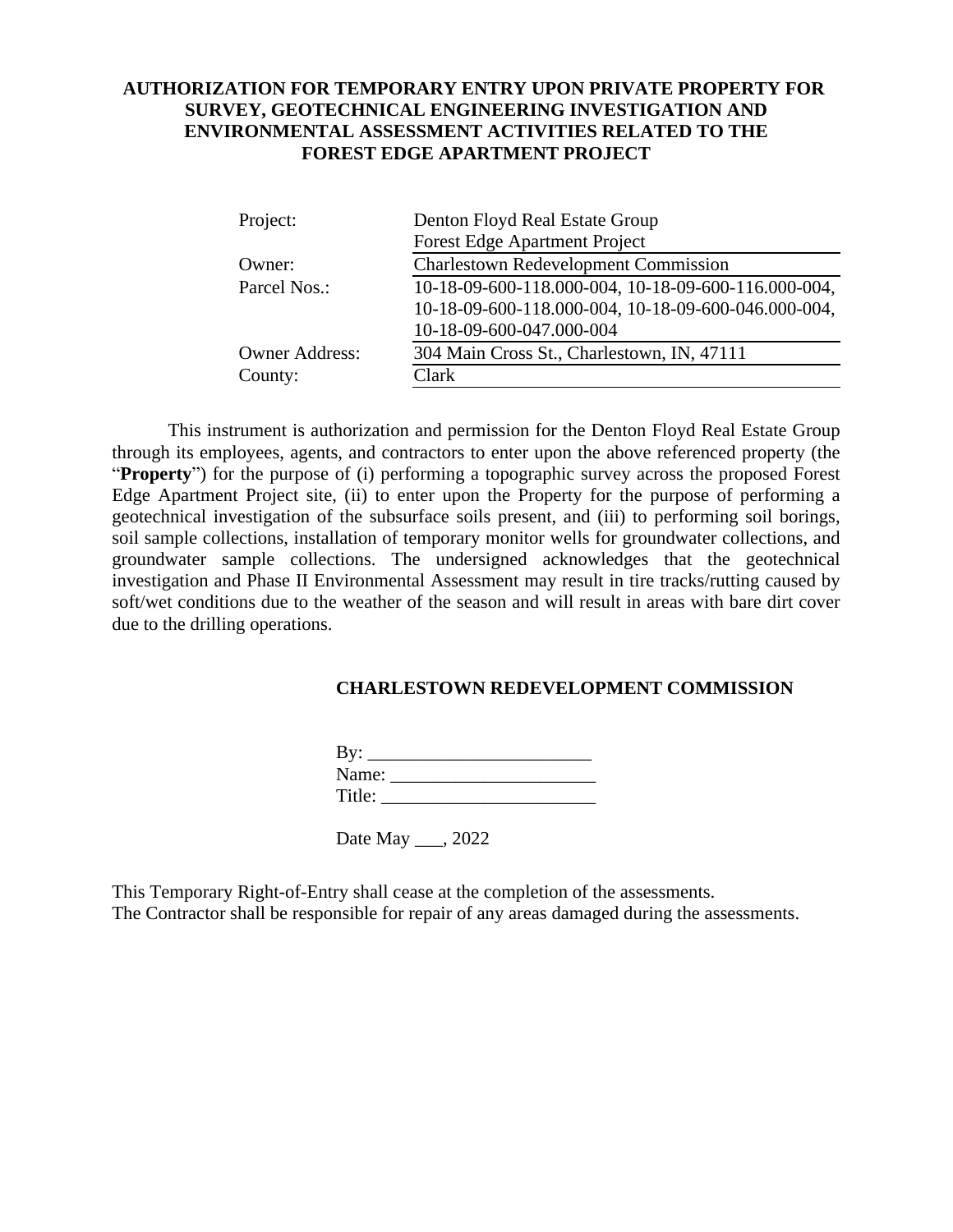

# April Activity Summary Presented to: Charlestown Redevelopment Commission April 30, 2022

# Business Development/Marketing

- The potential buyer of the Chase building is going through due diligence.
- Working with a potential industrial prospect to acquire property within the City.

#### Project Coordination

- The survey work and the appraisal work have been completed for the Kleinert property to be donated to the Commission for use as a park. Legal counsel is conducting the necessary title work and is in the process of drafting the documentation to accept the transfer in cooperation with Ms. Kleinert.
- The Renaissance II Project has received the necessary variance(s) and approval from the sewer board. The final approval will be from the City's Plan Commission in May. Construction could begin as early as May of 2022. The construction time will range from  $6 - 9$  months. Representatives from ARC plan to attend the next Redevelopment Commission meeting to discuss progress, etc., assuming that all approvals have been received.
- The BOT for the Quality Court improvements began with the acceptance of the proposal from GM Development at the July 15, 2021 Commission meeting. The GM Development team has met to discuss schedule and next steps. The traffic study began in March of 2022 and negotiations with staff from the River Ridge Development Authority and the City's Redevelopment Commission met to discuss agreements necessary to assist financially with the installation of the traffic signal. The updated site plan is still being finalized and the developer has closed on the adjacent property. Frost Brown Todd has submitted a letter of engagement to De-TIF the Quality Court area and establish a new TIF to include the Quality Court area and the recently acquired property adjacent to the area. Several meetings have been held with the parties involved and the revised development agreement has been drafted and is going through review. The revised project and development agreement will be presented to the Redevelopment Commission at the June meeting.
- Several developers are constructing single-family homes within Pleasant Ridge, with others interested in purchasing available lots.
- Façade Program To date \$72,822.58 has been awarded to improve the façades at 807 High Street, 600 Pike Street, 775 Main Street, 359 Market Street, 318 Main Cross Street, 263 Madison Street, 324 Main Cross Street and 991 Market Street. The façade improvements at 600 Pike